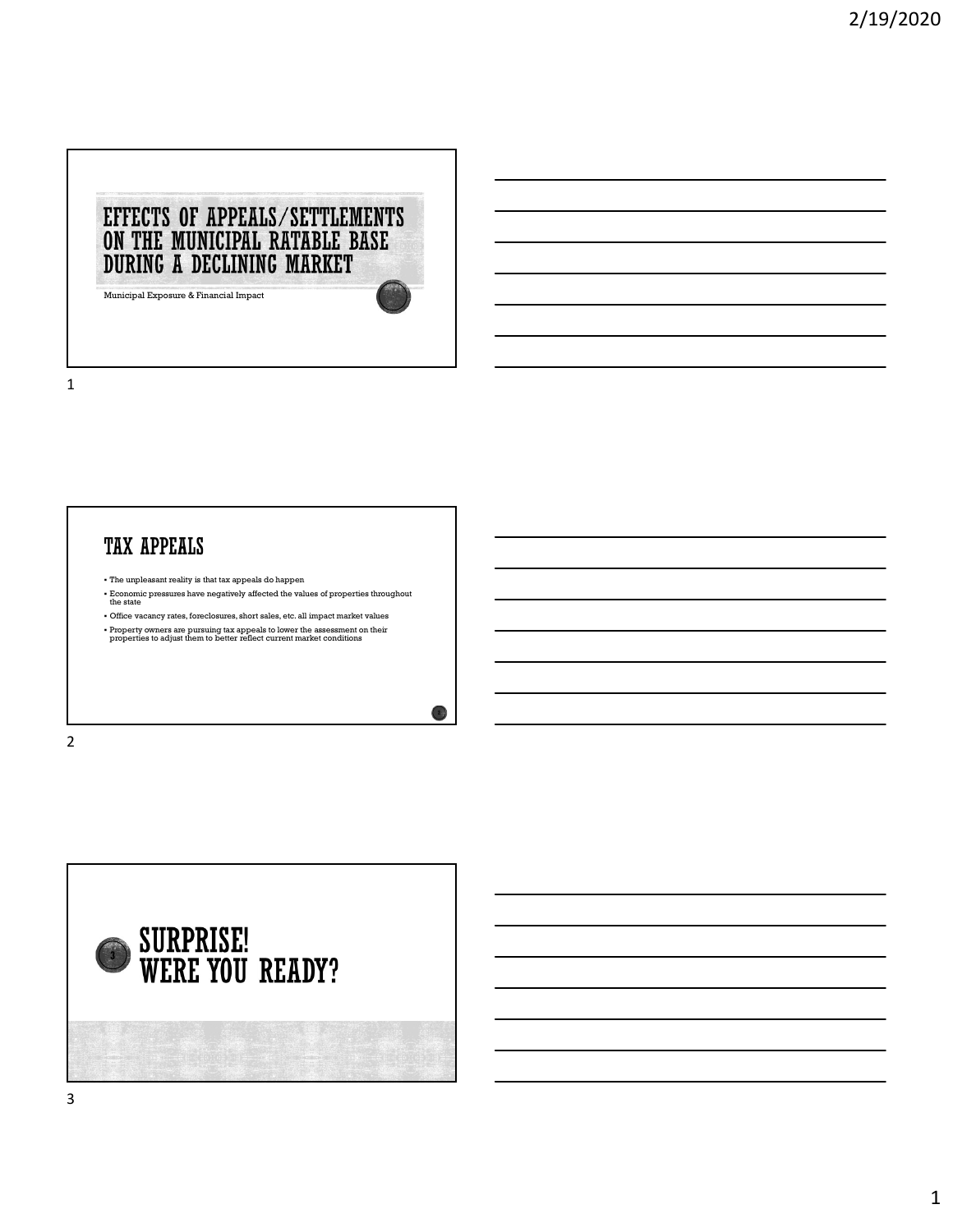









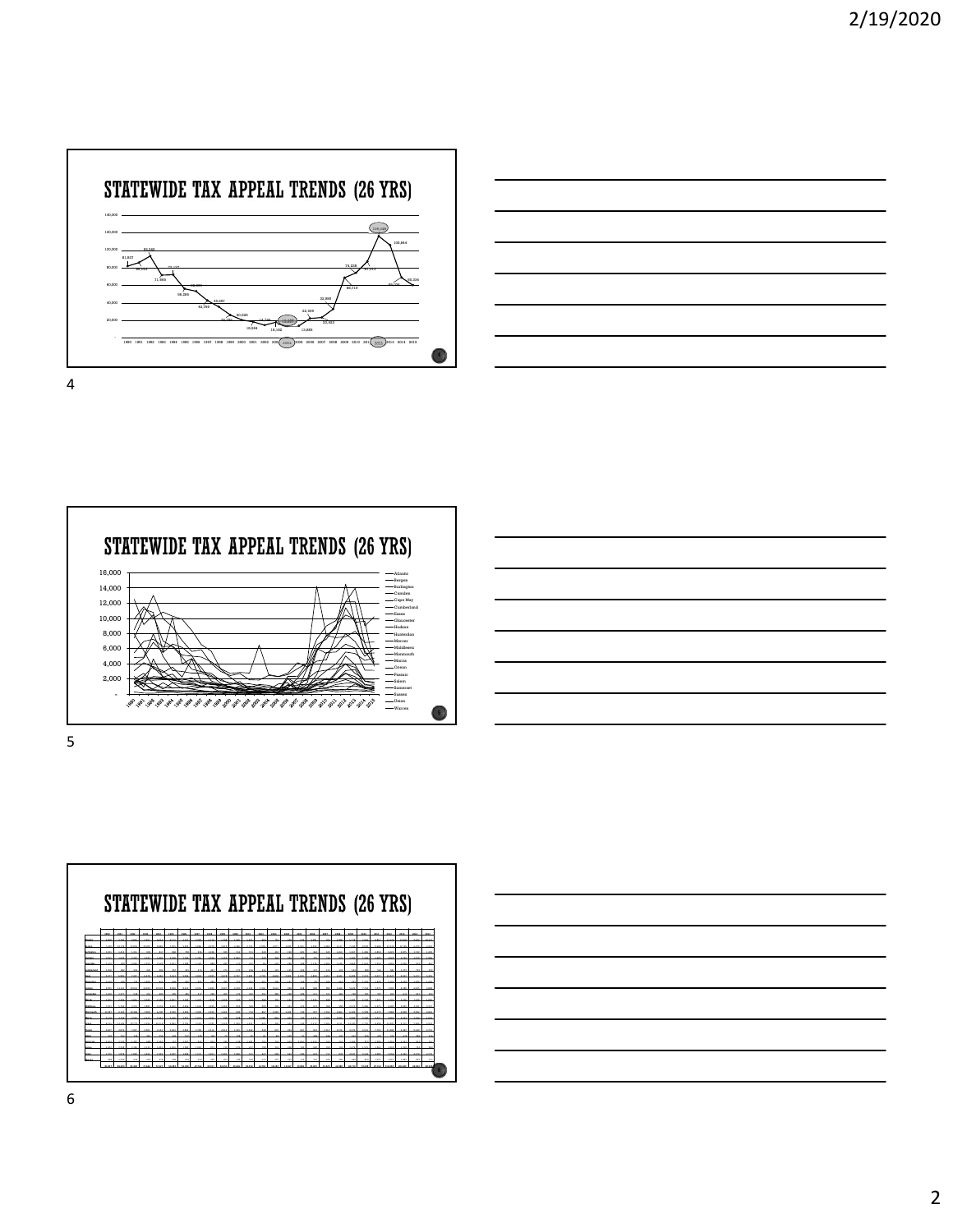



 $\bullet$  )

#### MUNICIPAL PLANNING FOR TAX APPEALS

- Establishing appropriate reserve levels
- Consider a revaluation or reassessment  $\bullet$  When is the right time to engage in a revaluation or reass
- Anticipating what may happen and planning appropriately for the inevitable
- Failure to plan will put the municipality at risk

8 and 2010 and 2010 and 2010 and 2010 and 2010 and 2010 and 2010 and 2010 and 2010 and 2010 and 2010 and 2010

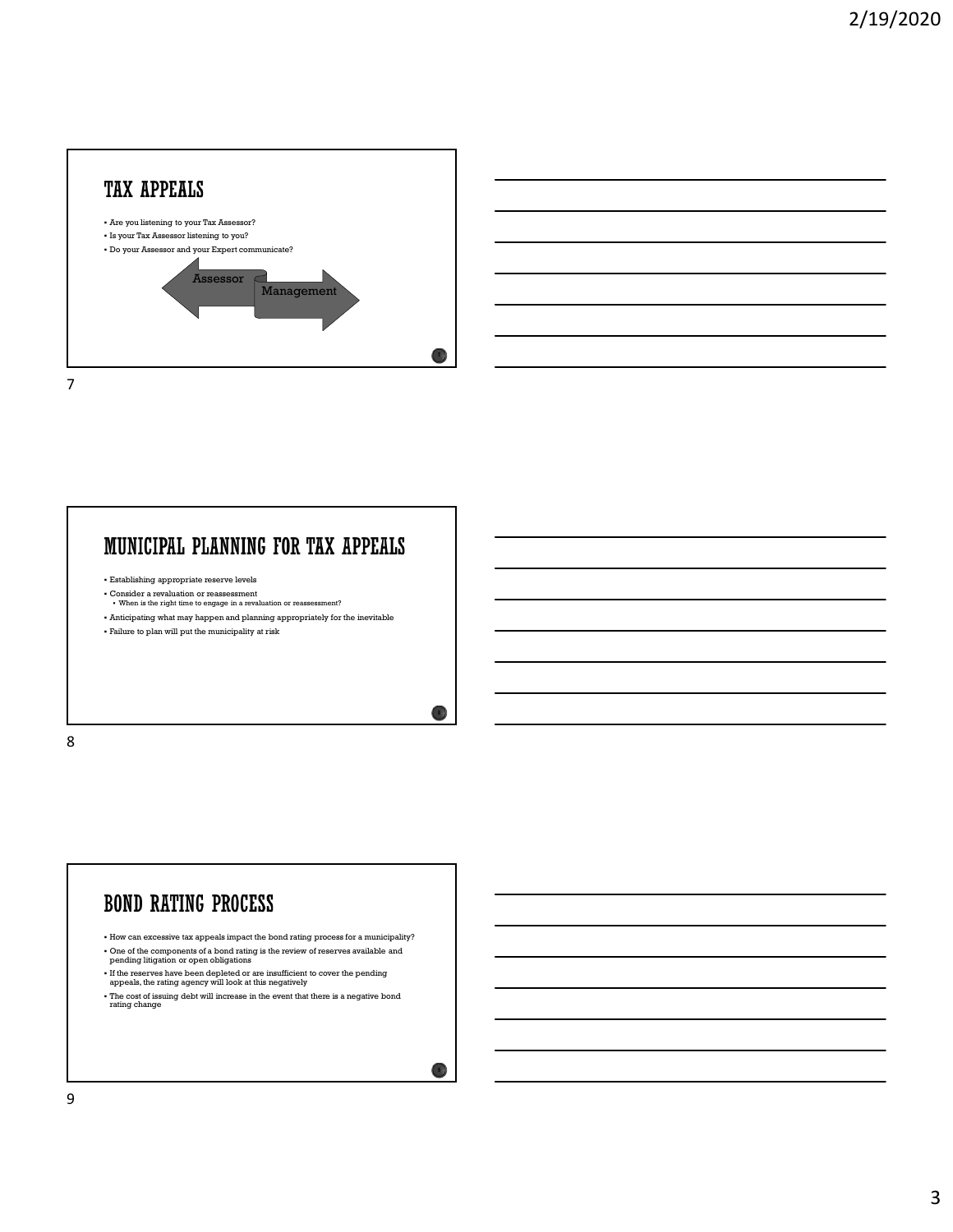# **TAX APPEAL REFUNDS**

- The **municipality** is burdened with returning monies that were collected for other taxing entities
- The other taxing entities do not have to return their portion
- The municipality has to come up with all of the money from its own funds
- In most cases, a **municipality** is one of the smallest components of the overall tax bill

10





 $10<sup>3</sup>$ 



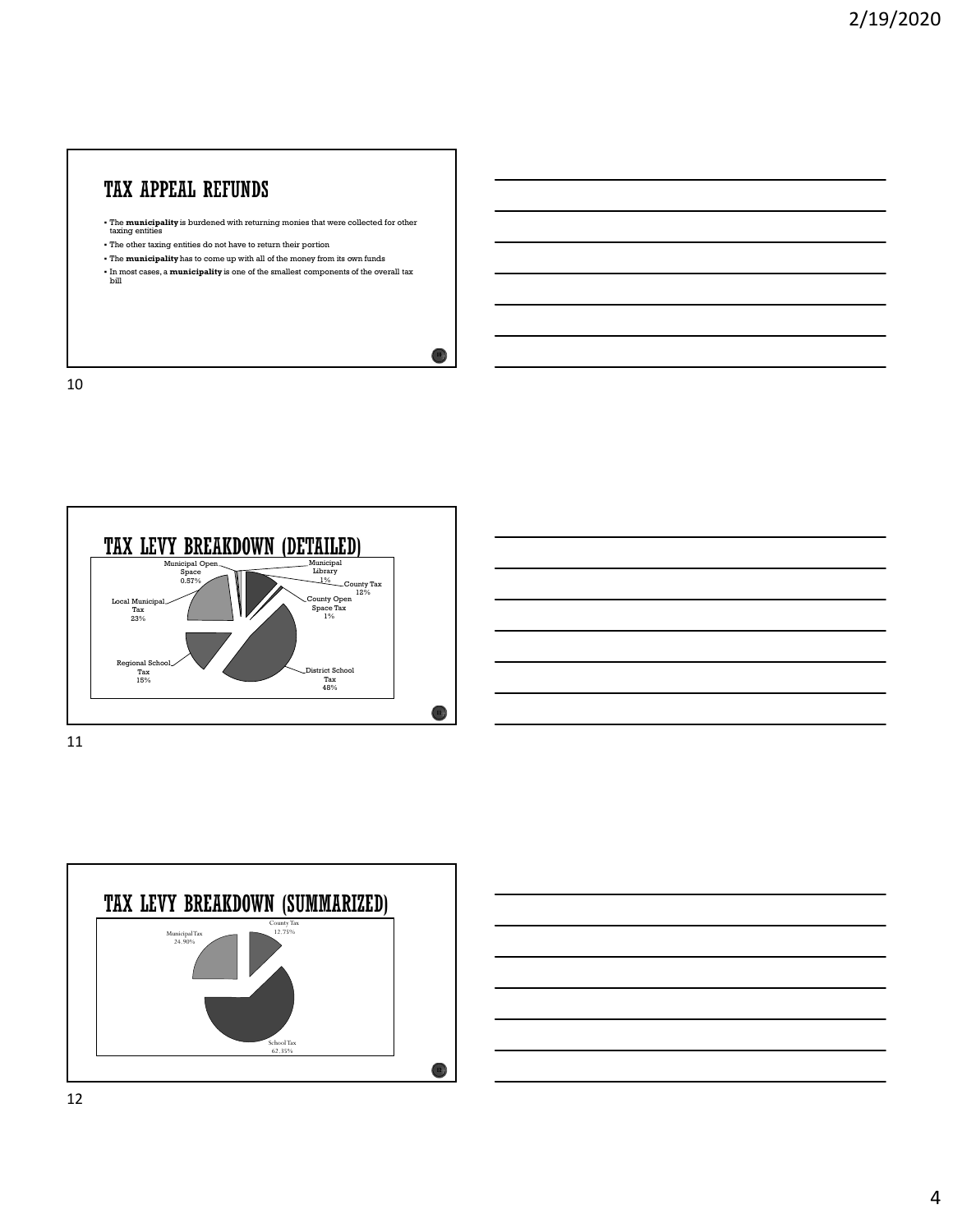# LONG TERM IMPACT OF TAX APPEALS

Indicator of a declining ratable base

- Shifting of the tax burden to other tax payers
- Shift from Commercial to Residential or vice versa

13

# **GROUP APPEALS**

- We have seen an increase in the number of group appeals
- An attorney will send a blanket of letters to a neighborhood, townhouse association, or condo association encouraging a group filing of an appeal
- Once there is one successful appeal you are likely to see a snow ball effect

14



 $13<sup>3</sup>$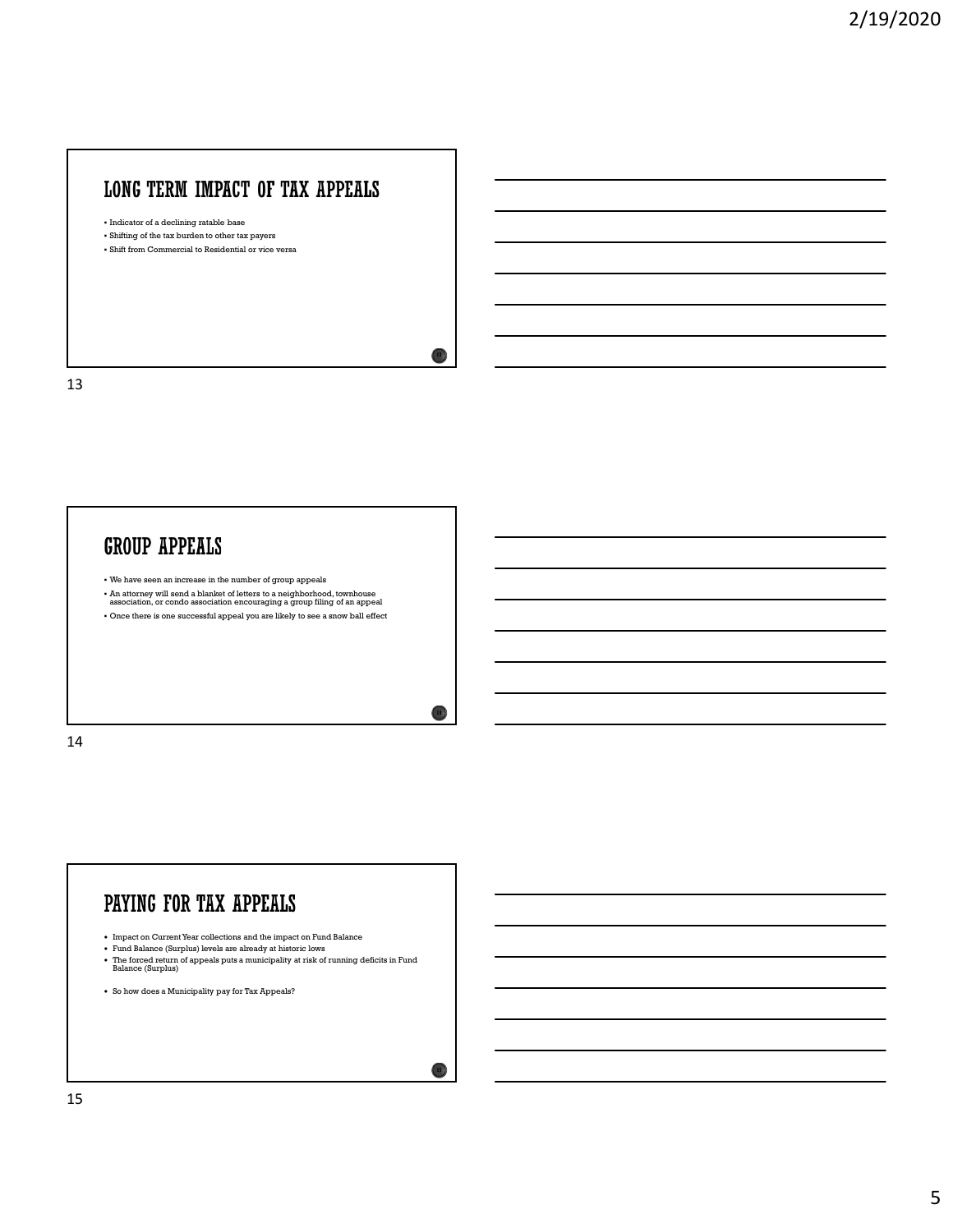# **LOCAL FINANCE NOTICE 2012-4**

- This LFN came about as a result of a growing number of municipalities being faced with tax appeal refunds in excess of the available reserves to fund them
- Provides guidance to local government on Preparing for Tax Appeals and Paying for their Impact

 $16<sub>1</sub>$ 

 $17)$ 

- Many municipalities have been preparing for tax appeals by setting up appropriate reserves and conducting revaluations or reassessments
- However, economic pressures have impacted the ability of all to completely prepare which puts them at risk

16

#### **LOCAL FINANCE NOTICE 2012-4**

- Option 1:<br>• Emergency Appropriation to Authorize Repayment
- Option 2: Issue Notes in the Amount of Credits Reflecting Overpayment in Previous Quarters for the Current Year
- Option 3: New Legislation Allows Municipalities to Borrow for Prior Year Cash Deficits Resulting from Tax Appeals

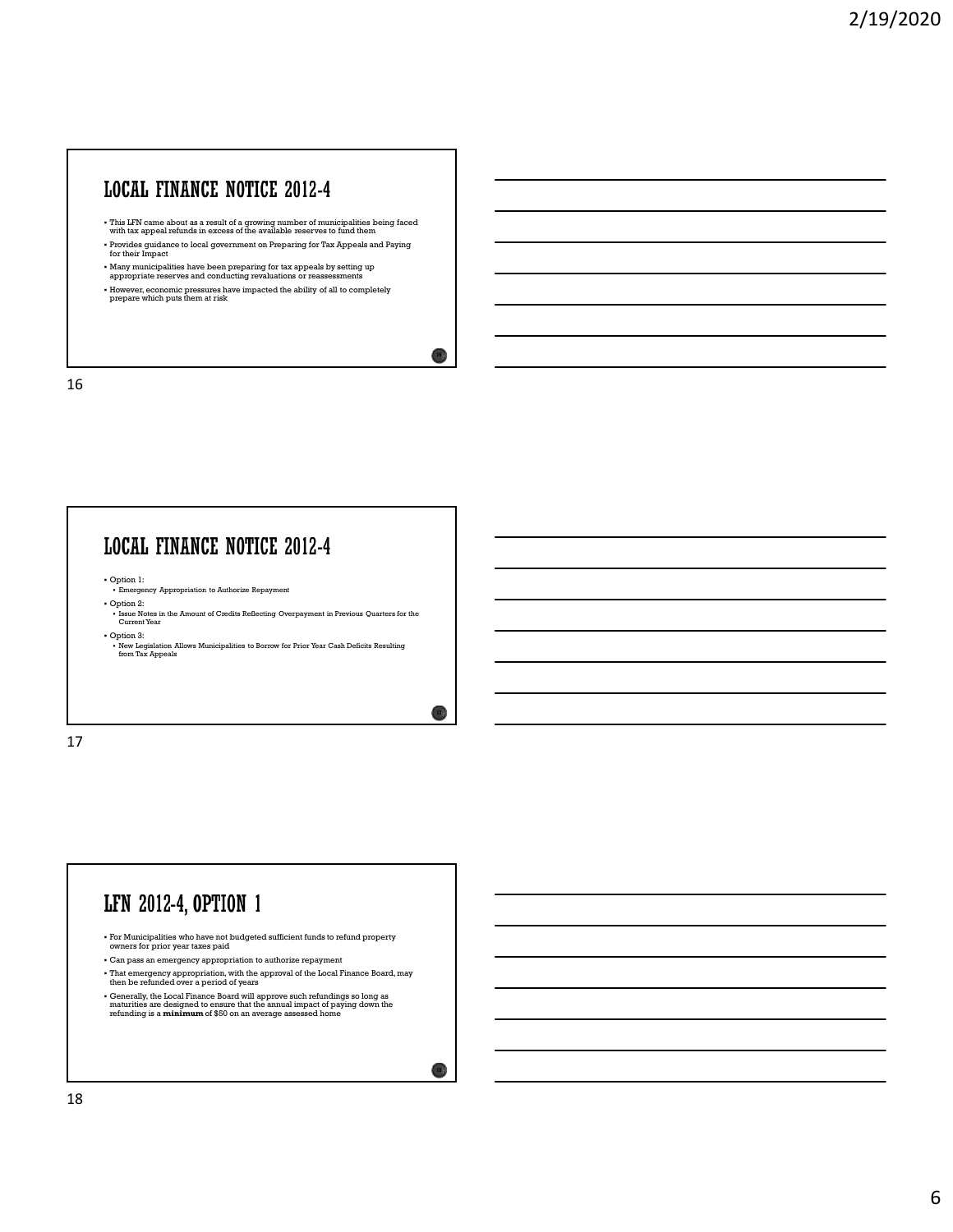# LFN 2012-4, OPTION 2

- To the extent that a Municipality's budget is unable to absorb the revenue losses<br>associated with settled or adjudicated current year tax appeals, the municipality<br>may issue notes in the amount of 75% of the property tax
- This option was first made available in Fall of 2011 when the Attorney General's Office modified previous legal advice that prohibited such an option

 $19<sup>3</sup>$ 

20  $\lambda$ 

19

# LFN 2012-4, OPTION 2

• The Local Finance Board generally places the following conditions on such approvals:<br>approvals: 1. Not to make similar applications in the future

- 
- 2. To conduct a revaluation or reassessment in order to address the underlying factors that lead to the substantial number of tax appeals<br>that lead to the substantial number of tax appeals
- 3. Not to hire any employees for the ensuing year without first receiving the approval of the Director of the Division of Local Government Services

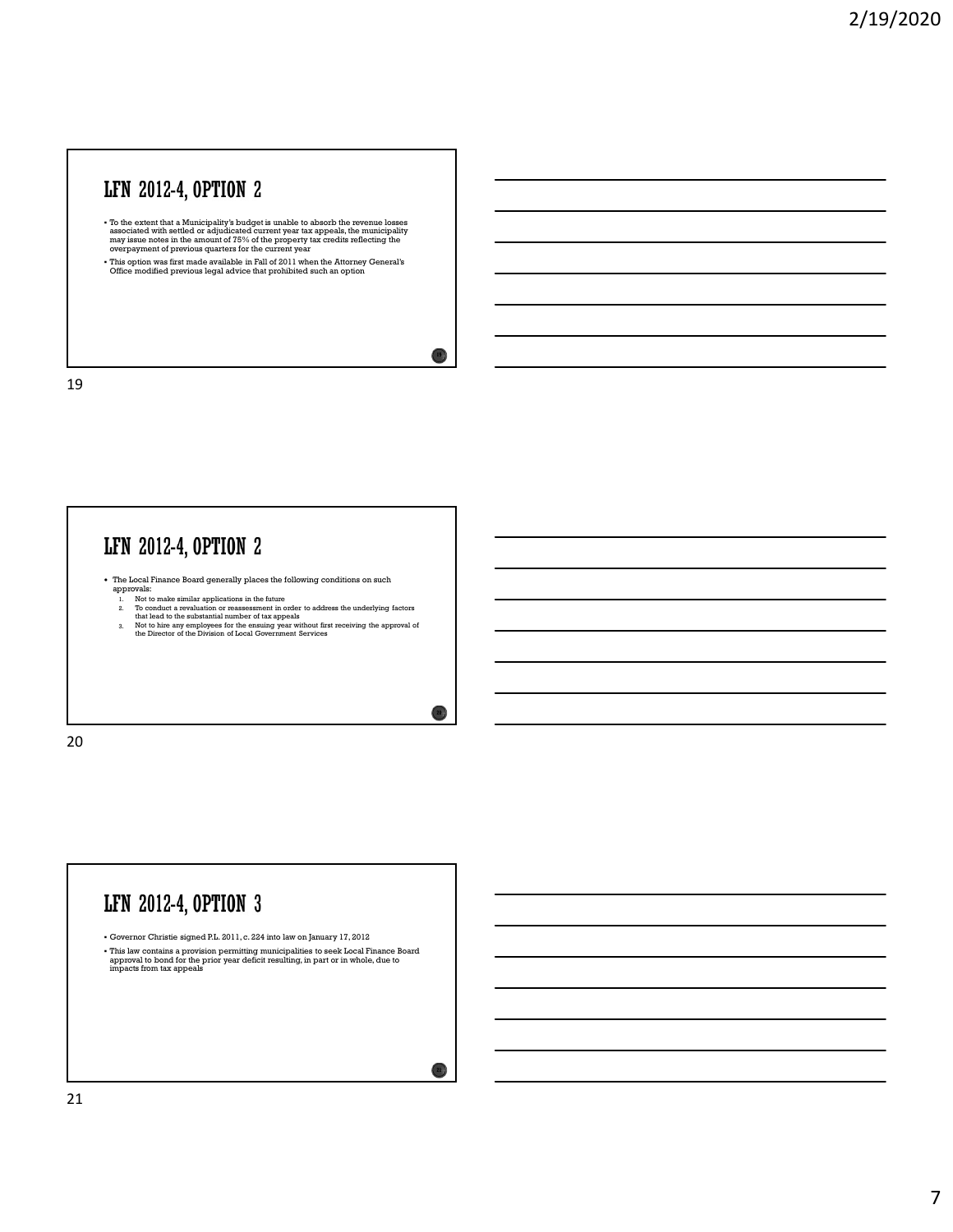## LFN 2012-4, OPTION 3

For the set of PL 2011, c.224 states that:<br>
"Any municipality that has ended the previous budget<br>
"Pear with a deficit in operations caused, whether in<br>
whole or in part, by obligations created from tax<br>
appeals, may issu notes authorized pursuant to this provision shall not<br>exceed the cash payments or tax credits due to tax<br>approved by the Local Finance Board."<br>approved by the Local Finance Board."

 $22)$ 

 $23 \text{ J}$ 

22

#### LFN 2012-4, OPTION 3

The amount of the notes cannot exceed the cash payments or tax credits due to tax appeals

• This option should be used as a last resort; the Local Finance Board, as a condition<br>of support, will impose the same substantive level of State monitoring and<br>or orsight as is imposed on Municipalities seeking financial

23

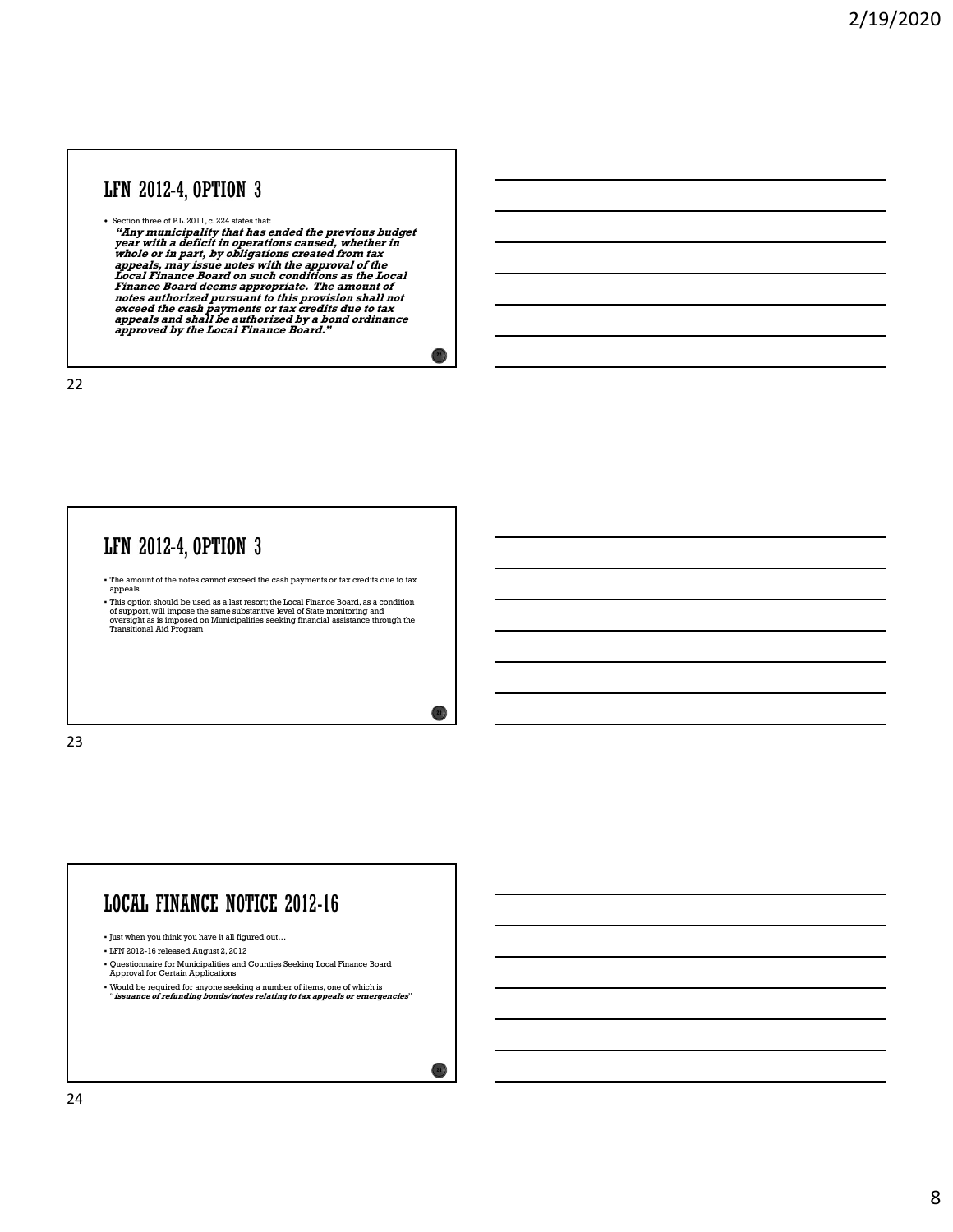#### LFN 2012-16 REQUIRED DISCLOSURE

- The extent of their preparation for tax appeal impacts and reasonable foreseeable
- emergencies For example, has the municipality set aside funds for pending tax appeals commensurate with their potential exposure?
- The extent to which efficiencies have been implemented, including but not limited<br>to personnel actions such as layoffs, furloughs, and/or attrition as well as the<br>elimination or reduction of non-essential services (Who d

 $25.1$ 

 $26\%$ 

 $27)$ 

Whether the municipality refrains from paying excessive compensation to part time officials, including elected officials

25 and 25 and 25 and 25 and 25 and 25 and 25 and 26 and 26 and 26 and 26 and 26 and 26 and 26 and 26 and 26 an

#### LFN 2012-16 BOARD REVIEW

The LFN contained the following statement:

"Please note that the Board will closely scrutinize questionnaire responses. Municipalities or counties whose answers indicate a lack of preparation for reasonable foreseeable liabilities or an unwillingness to pay down liabilities through efficiency and spending restraint, risk denial of their applications."

26 and the contract of the contract of the contract of the contract of the contract of the contract of the contract of the contract of the contract of the contract of the contract of the contract of the contract of the con



- There are a couple of exceptions Health Benefit Increases over the 2% but not in excess of SHBP increases Pension Costs
- Debt Service and Capital Improvements
- Extraordinary costs incurred directly related to a declared emergency approved by the Governor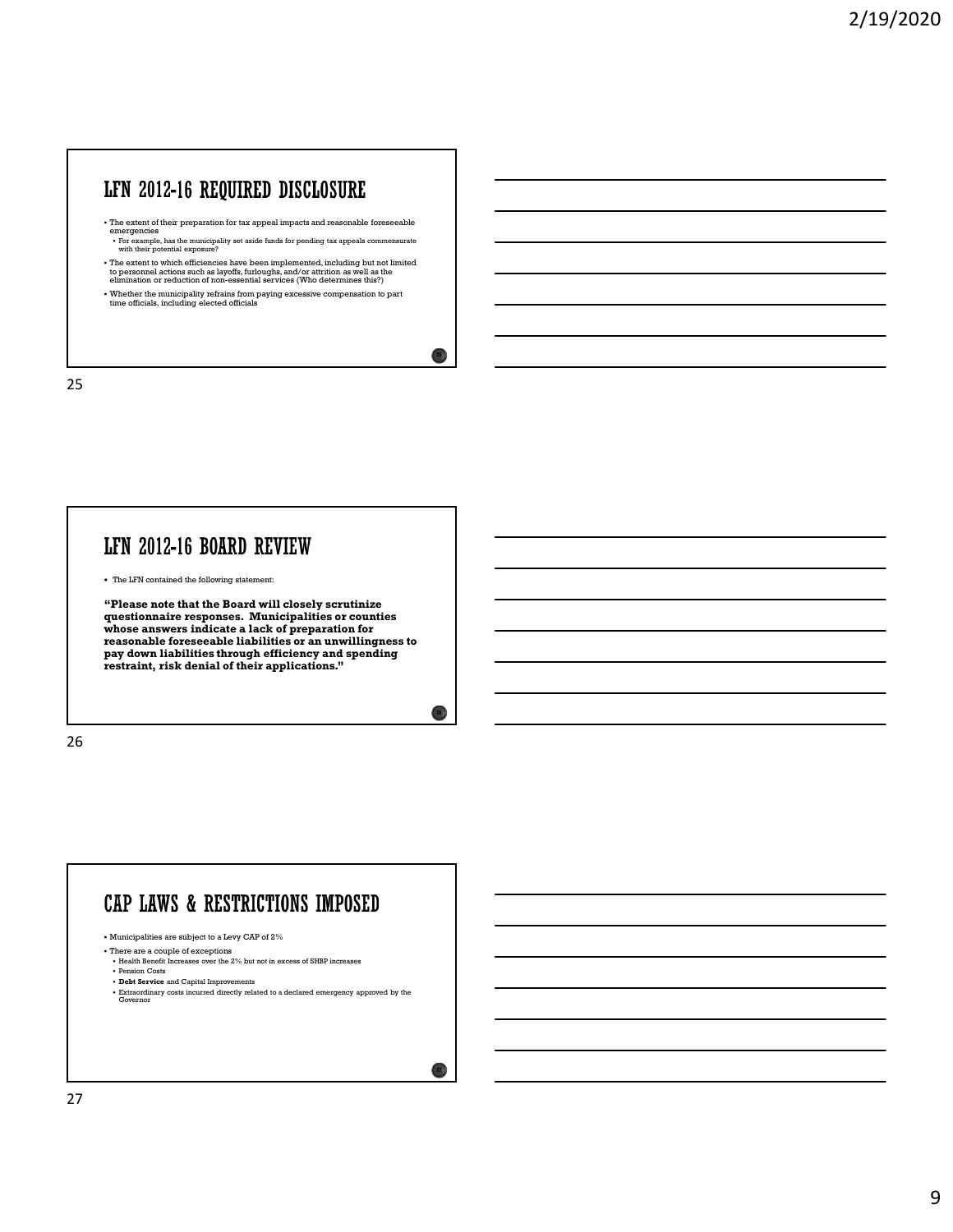# What happens to the tax rate?

28 a march 200 and 200 and 200 and 200 and 200 and 200 and 200 and 200 and 200 and 200 and 200 and 200 and 200

Who covers those appeals?

Redistribution of the tax effort



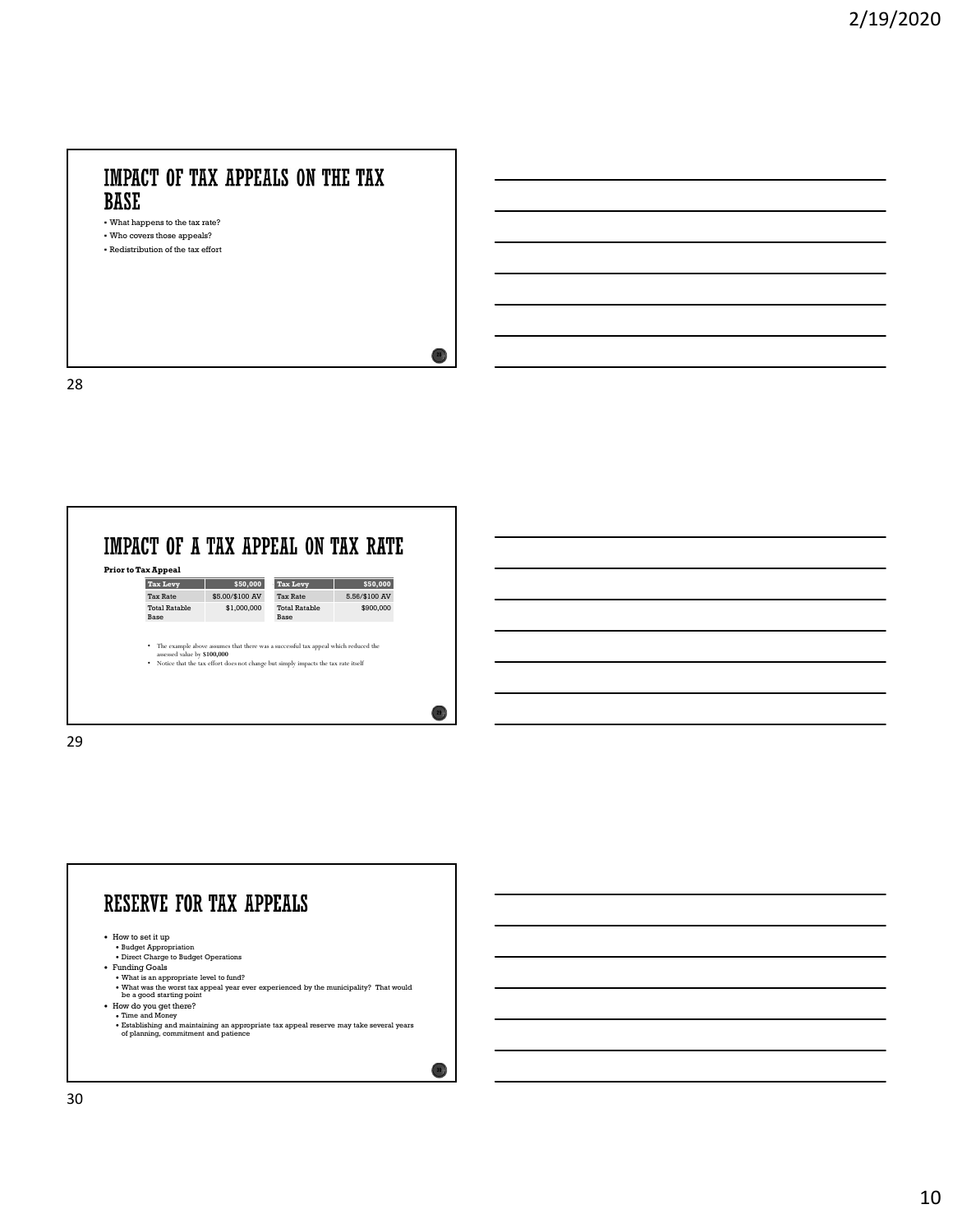## TAX APPEAL SETTLEMENTS

- In an ideal world, tax appeal settlements would involve future value reductions rather than reductions in the current year
- This eliminates the need to come up with the funding to return the tax money
- $\bullet$  The tactic of a prospective tax assessment settlement allows the tax burden to be redistributed in subsequent year(s)
- Is a less controversial way of dealing with value inequities
- A good working relationship with your commercial property owners will help to facilitate this

 $31$  )

 $32 \lambda$ 

 $\frac{33}{7}$ 

31

#### **STATE TAX APPEALS**

- $\bullet$  In the event that a municipality experiences a large number of State Tax appeals A refunding ordinance may be adopted, but requires approval of the Local Finance Board
- Allows the costs of the appeals to be spread over a number of years (Usually limited to 3-5 but may be more depending upon the circumstances)
- The refunding ordinance may only be used for settled appeals

32

#### **CONCLUSION**

- What we have learned is that there is a great need for planning, planning and
- **more planning**<br>• Without a good long range plan the municipality is at risk of financial pressures in<br>excess of their financial means Planning includes not only how to pay for the appeals but also for how to mitigate the inevitable occurrence of appeals
- 
- Planning should not occur in the bad years, it should be something that is accomplished during good times so that the municipality has the ability to endure the bad The planning process should take into consideration "Murphy". What can go wrong will go wrong!
-